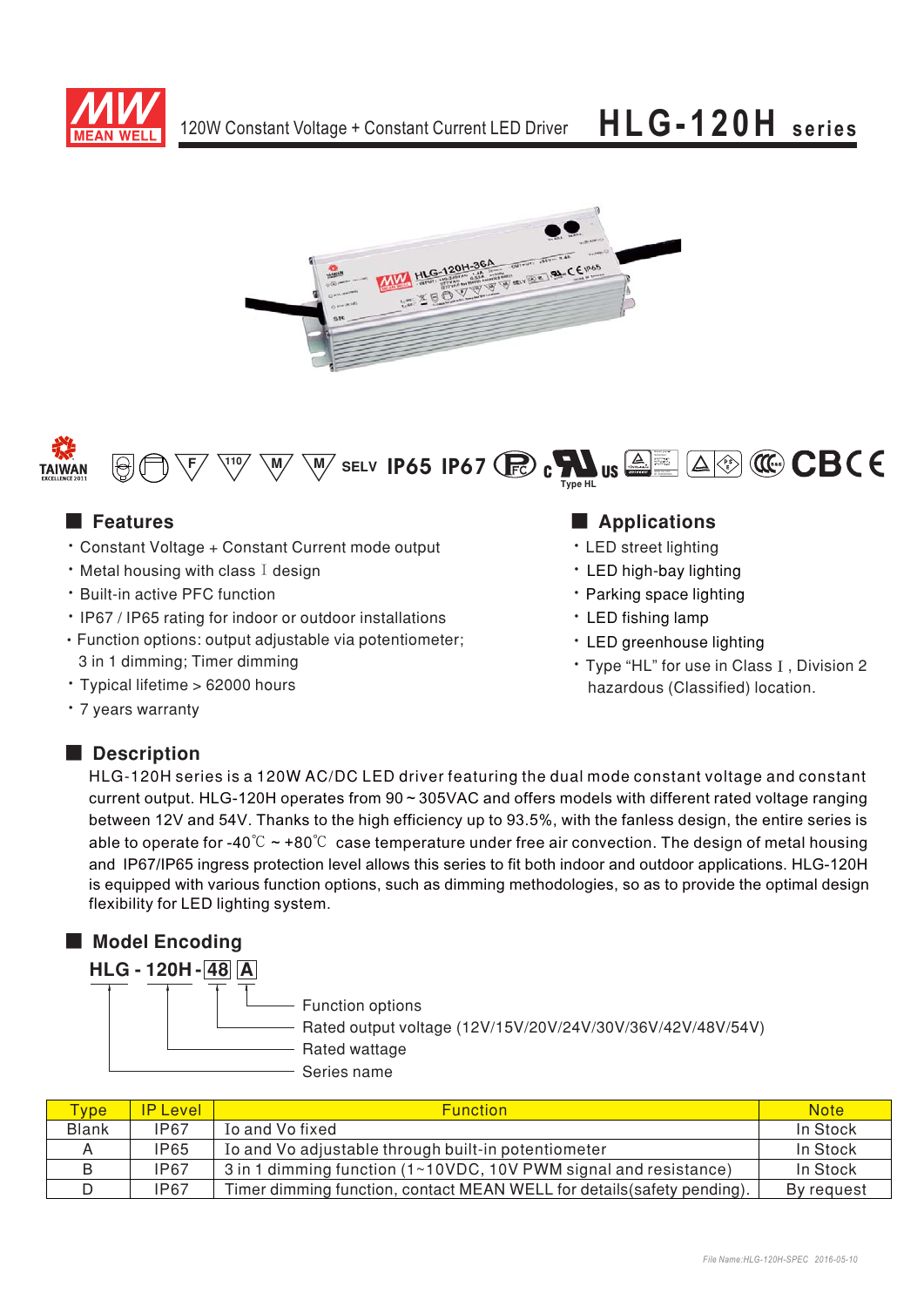

## **SPECIFICATION**

| <b>MODEL</b>        |                                                                                                                                                                                                                                                                                                                                                                                                                                                                                                                                                                                                                                                                                                                                                                                   | HLG-120H-12                                                                                                                    | HLG-120H-15                                                             | HLG-120H-20                   | HLG-120H-24                                                                | HLG-120H-30 | HLG-120H-36 | HLG-120H-42 | HLG-120H-48 | HLG-120H-54 |  |
|---------------------|-----------------------------------------------------------------------------------------------------------------------------------------------------------------------------------------------------------------------------------------------------------------------------------------------------------------------------------------------------------------------------------------------------------------------------------------------------------------------------------------------------------------------------------------------------------------------------------------------------------------------------------------------------------------------------------------------------------------------------------------------------------------------------------|--------------------------------------------------------------------------------------------------------------------------------|-------------------------------------------------------------------------|-------------------------------|----------------------------------------------------------------------------|-------------|-------------|-------------|-------------|-------------|--|
|                     | <b>DC VOLTAGE</b>                                                                                                                                                                                                                                                                                                                                                                                                                                                                                                                                                                                                                                                                                                                                                                 | 12V                                                                                                                            | 15V                                                                     | <b>20V</b>                    | <b>24V</b>                                                                 | 30V         | 36V         | 42V         | 48V         | 54V         |  |
| <b>OUTPUT</b>       | CONSTANT CURRENT REGION Note.4 6~12V                                                                                                                                                                                                                                                                                                                                                                                                                                                                                                                                                                                                                                                                                                                                              |                                                                                                                                | $7.5 - 15V$                                                             | $10 - 20V$                    | $12 - 24V$                                                                 | $15 - 30V$  | $18 - 36V$  | $21 - 42V$  | $24 - 48V$  | $27 - 54V$  |  |
|                     | <b>RATED CURRENT</b>                                                                                                                                                                                                                                                                                                                                                                                                                                                                                                                                                                                                                                                                                                                                                              | 10A                                                                                                                            | <b>8A</b>                                                               | 6A                            | 5A                                                                         | 4A          | 3.4A        | 2.9A        | 2.5A        | 2.3A        |  |
|                     | <b>RATED POWER</b>                                                                                                                                                                                                                                                                                                                                                                                                                                                                                                                                                                                                                                                                                                                                                                | 120W                                                                                                                           | 120W                                                                    | 120W                          | 120W                                                                       | 120W        | 122.4W      | 121.8W      | <b>120W</b> | 124.2W      |  |
|                     | RIPPLE & NOISE (max.) Note.2 150mVp-p                                                                                                                                                                                                                                                                                                                                                                                                                                                                                                                                                                                                                                                                                                                                             |                                                                                                                                | 150mVp-p                                                                | 150mVp-p                      | 150mVp-p                                                                   | 200mVp-p    | 200mVp-p    | 200mVp-p    | 200mVp-p    | 200mVp-p    |  |
|                     |                                                                                                                                                                                                                                                                                                                                                                                                                                                                                                                                                                                                                                                                                                                                                                                   |                                                                                                                                | Adjustable for A-Type only (via built-in potentiometer)                 |                               |                                                                            |             |             |             |             |             |  |
|                     | <b>VOLTAGE ADJ. RANGE</b>                                                                                                                                                                                                                                                                                                                                                                                                                                                                                                                                                                                                                                                                                                                                                         | $10.8 \sim 13.5V$ 13.5 ~ 17V                                                                                                   |                                                                         | $17 - 22V$                    | $22 - 27V$                                                                 | $27 - 33V$  | $33 - 40V$  | $38 - 46V$  | $43 - 53V$  | $49 - 58V$  |  |
|                     |                                                                                                                                                                                                                                                                                                                                                                                                                                                                                                                                                                                                                                                                                                                                                                                   | Adjustable for A-Type only (via built-in potentiometer)                                                                        |                                                                         |                               |                                                                            |             |             |             |             |             |  |
|                     | <b>CURRENT ADJ. RANGE</b>                                                                                                                                                                                                                                                                                                                                                                                                                                                                                                                                                                                                                                                                                                                                                         | $5 - 10A$<br>$4 \sim 8A$<br>$2 - 4A$<br>$1.7 - 3.4A$<br>$1.4 - 2.9A$<br>$3 - 6A$<br>$2.5 - 5A$<br>$1.2 - 2.5A$<br>$1.1 - 2.3A$ |                                                                         |                               |                                                                            |             |             |             |             |             |  |
|                     | <b>VOLTAGE TOLERANCE Note.3</b>                                                                                                                                                                                                                                                                                                                                                                                                                                                                                                                                                                                                                                                                                                                                                   | $\pm 2.5%$                                                                                                                     | ±2.0%                                                                   | ±1.0%                         | ±1.0%                                                                      | $±1.0\%$    | ±1.0%       | ±1.0%       | ±1.0%       | ±1.0%       |  |
|                     |                                                                                                                                                                                                                                                                                                                                                                                                                                                                                                                                                                                                                                                                                                                                                                                   |                                                                                                                                |                                                                         |                               |                                                                            |             |             |             |             |             |  |
|                     | <b>LINE REGULATION</b>                                                                                                                                                                                                                                                                                                                                                                                                                                                                                                                                                                                                                                                                                                                                                            | ±0.5%                                                                                                                          | ±0.5%                                                                   | ±0.5%                         | ±0.5%                                                                      | ±0.5%       | ±0.5%       | ±0.5%       | ±0.5%       | ±0.5%       |  |
|                     | <b>LOAD REGULATION</b>                                                                                                                                                                                                                                                                                                                                                                                                                                                                                                                                                                                                                                                                                                                                                            | ±2.0%                                                                                                                          | ±1.5%                                                                   | ±0.5%                         | ±0.5%                                                                      | ±0.5%       | ±0.5%       | ±0.5%       | ±0.5%       | ±0.5%       |  |
|                     | <b>SETUP, RISE TIME</b>                                                                                                                                                                                                                                                                                                                                                                                                                                                                                                                                                                                                                                                                                                                                                           | Note.6 1200ms, 50ms/115VAC                                                                                                     |                                                                         | 500ms, 50ms/230VAC            |                                                                            |             |             |             |             |             |  |
|                     | <b>HOLD UP TIME (Typ.)</b>                                                                                                                                                                                                                                                                                                                                                                                                                                                                                                                                                                                                                                                                                                                                                        | 12ms / 115VAC, 230VAC                                                                                                          |                                                                         |                               |                                                                            |             |             |             |             |             |  |
|                     |                                                                                                                                                                                                                                                                                                                                                                                                                                                                                                                                                                                                                                                                                                                                                                                   | $90 \sim 305$ VAC<br>$127 - 431VDC$                                                                                            |                                                                         |                               |                                                                            |             |             |             |             |             |  |
|                     | <b>VOLTAGE RANGE</b><br>Note.5                                                                                                                                                                                                                                                                                                                                                                                                                                                                                                                                                                                                                                                                                                                                                    | (Please refer to "STATIC CHARACTERISTIC" section)                                                                              |                                                                         |                               |                                                                            |             |             |             |             |             |  |
|                     | <b>FREQUENCY RANGE</b>                                                                                                                                                                                                                                                                                                                                                                                                                                                                                                                                                                                                                                                                                                                                                            | $47 \sim 63$ Hz                                                                                                                |                                                                         |                               |                                                                            |             |             |             |             |             |  |
|                     |                                                                                                                                                                                                                                                                                                                                                                                                                                                                                                                                                                                                                                                                                                                                                                                   | PF ≥ 0.98/115VAC, PF ≥ 0.95/230VAC, PF ≥ 0.93/277VAC @ full load                                                               |                                                                         |                               |                                                                            |             |             |             |             |             |  |
|                     | <b>POWER FACTOR (Typ.)</b>                                                                                                                                                                                                                                                                                                                                                                                                                                                                                                                                                                                                                                                                                                                                                        | (Please refer to "POWER FACTOR (PF) CHARACTERISTIC" section)                                                                   |                                                                         |                               |                                                                            |             |             |             |             |             |  |
|                     |                                                                                                                                                                                                                                                                                                                                                                                                                                                                                                                                                                                                                                                                                                                                                                                   | THD< 20% (@ load≧50% / 115VAC, 230VAC; @ load≧75% / 277VAC)                                                                    |                                                                         |                               |                                                                            |             |             |             |             |             |  |
|                     | <b>TOTAL HARMONIC DISTORTION</b>                                                                                                                                                                                                                                                                                                                                                                                                                                                                                                                                                                                                                                                                                                                                                  |                                                                                                                                |                                                                         |                               | (Please refer to "TOTAL HARMONIC DISTORTION (THD)" section)                |             |             |             |             |             |  |
| <b>INPUT</b>        | <b>EFFICIENCY (Typ.)</b>                                                                                                                                                                                                                                                                                                                                                                                                                                                                                                                                                                                                                                                                                                                                                          | 92%                                                                                                                            | 92%                                                                     | 93%                           | 93%                                                                        | 93%         | 93%         | 93%         | 93.5%       | 93.5%       |  |
|                     |                                                                                                                                                                                                                                                                                                                                                                                                                                                                                                                                                                                                                                                                                                                                                                                   |                                                                                                                                |                                                                         |                               |                                                                            |             |             |             |             |             |  |
|                     | <b>AC CURRENT (Typ.)</b>                                                                                                                                                                                                                                                                                                                                                                                                                                                                                                                                                                                                                                                                                                                                                          | 1.4A/115VAC                                                                                                                    | 0.6A/230VAC                                                             |                               | 0.55A / 277VAC                                                             |             |             |             |             |             |  |
|                     | <b>INRUSH CURRENT (Typ.)</b>                                                                                                                                                                                                                                                                                                                                                                                                                                                                                                                                                                                                                                                                                                                                                      |                                                                                                                                |                                                                         |                               | COLD START 60A(twidth=375µs measured at 50% Ipeak) at 230VAC; Per NEMA 410 |             |             |             |             |             |  |
|                     | MAX. No. of PSUs on 16A                                                                                                                                                                                                                                                                                                                                                                                                                                                                                                                                                                                                                                                                                                                                                           | 5 units (circuit breaker of type B) / 9 units (circuit breaker of type C) at 230VAC                                            |                                                                         |                               |                                                                            |             |             |             |             |             |  |
|                     | <b>CIRCUIT BREAKER</b>                                                                                                                                                                                                                                                                                                                                                                                                                                                                                                                                                                                                                                                                                                                                                            |                                                                                                                                |                                                                         |                               |                                                                            |             |             |             |             |             |  |
|                     | <b>LEAKAGE CURRENT</b>                                                                                                                                                                                                                                                                                                                                                                                                                                                                                                                                                                                                                                                                                                                                                            | <0.75mA/277VAC                                                                                                                 |                                                                         |                               |                                                                            |             |             |             |             |             |  |
|                     | <b>OVER CURRENT</b>                                                                                                                                                                                                                                                                                                                                                                                                                                                                                                                                                                                                                                                                                                                                                               | $95 - 108%$                                                                                                                    |                                                                         |                               |                                                                            |             |             |             |             |             |  |
|                     |                                                                                                                                                                                                                                                                                                                                                                                                                                                                                                                                                                                                                                                                                                                                                                                   | Constant current limiting, recovers automatically after fault condition is removed                                             |                                                                         |                               |                                                                            |             |             |             |             |             |  |
| <b>PROTECTION</b>   | Constant current limiting, recovers automatically after fault condition is removed<br><b>SHORT CIRCUIT</b>                                                                                                                                                                                                                                                                                                                                                                                                                                                                                                                                                                                                                                                                        |                                                                                                                                |                                                                         |                               |                                                                            |             |             |             |             |             |  |
|                     |                                                                                                                                                                                                                                                                                                                                                                                                                                                                                                                                                                                                                                                                                                                                                                                   | $14 - 17V$                                                                                                                     | $18 - 21V$                                                              | $23 - 27V$                    | $28 - 34V$                                                                 | $34 - 38V$  | $41 - 46V$  | $47 - 53V$  | $54 - 63V$  | $59 - 65V$  |  |
|                     | <b>OVER VOLTAGE</b>                                                                                                                                                                                                                                                                                                                                                                                                                                                                                                                                                                                                                                                                                                                                                               |                                                                                                                                |                                                                         |                               | Shut down o/p voltage with auto-recovery or re-power on to recovery        |             |             |             |             |             |  |
|                     | <b>OVER TEMPERATURE</b>                                                                                                                                                                                                                                                                                                                                                                                                                                                                                                                                                                                                                                                                                                                                                           | Shut down o/p voltage, recovers automatically after temperature goes down                                                      |                                                                         |                               |                                                                            |             |             |             |             |             |  |
|                     | <b>WORKING TEMP.</b>                                                                                                                                                                                                                                                                                                                                                                                                                                                                                                                                                                                                                                                                                                                                                              |                                                                                                                                |                                                                         |                               |                                                                            |             |             |             |             |             |  |
|                     | <b>MAX. CASE TEMP.</b>                                                                                                                                                                                                                                                                                                                                                                                                                                                                                                                                                                                                                                                                                                                                                            | Tcase=-40 ~ +80°C (Please refer to "OUTPUT LOAD vs TEMPERATURE" section)<br>Tcase= $+80^{\circ}$ C                             |                                                                         |                               |                                                                            |             |             |             |             |             |  |
|                     | <b>WORKING HUMIDITY</b>                                                                                                                                                                                                                                                                                                                                                                                                                                                                                                                                                                                                                                                                                                                                                           | 20~95% RH non-condensing                                                                                                       |                                                                         |                               |                                                                            |             |             |             |             |             |  |
| <b>ENVIRONMENT</b>  | <b>STORAGE TEMP., HUMIDITY</b>                                                                                                                                                                                                                                                                                                                                                                                                                                                                                                                                                                                                                                                                                                                                                    | $-40 \sim +80^{\circ}$ C, 10 ~ 95% RH                                                                                          |                                                                         |                               |                                                                            |             |             |             |             |             |  |
|                     |                                                                                                                                                                                                                                                                                                                                                                                                                                                                                                                                                                                                                                                                                                                                                                                   |                                                                                                                                |                                                                         |                               |                                                                            |             |             |             |             |             |  |
|                     | TEMP. COEFFICIENT                                                                                                                                                                                                                                                                                                                                                                                                                                                                                                                                                                                                                                                                                                                                                                 | $\pm 0.03\%$ /°C (0 ~ 60°C)                                                                                                    |                                                                         |                               |                                                                            |             |             |             |             |             |  |
|                     | <b>VIBRATION</b>                                                                                                                                                                                                                                                                                                                                                                                                                                                                                                                                                                                                                                                                                                                                                                  |                                                                                                                                | 10 ~ 500Hz, 5G 12min./1cycle, period for 72min. each along X, Y, Z axes |                               |                                                                            |             |             |             |             |             |  |
|                     | SAFETY STANDARDS Note.8                                                                                                                                                                                                                                                                                                                                                                                                                                                                                                                                                                                                                                                                                                                                                           | UL8750(type"HL"), CSA C22.2 No. 250.0-08, ENEC, TUV EN61347-1, EN61347-2-13 independent; IP65 or IP67, J61347-1,               |                                                                         |                               |                                                                            |             |             |             |             |             |  |
|                     |                                                                                                                                                                                                                                                                                                                                                                                                                                                                                                                                                                                                                                                                                                                                                                                   | J61347-2-13 approved; design refer to UL60950-1, TUV EN60950-1                                                                 |                                                                         |                               |                                                                            |             |             |             |             |             |  |
| <b>SAFETY &amp;</b> | <b>WITHSTAND VOLTAGE</b>                                                                                                                                                                                                                                                                                                                                                                                                                                                                                                                                                                                                                                                                                                                                                          | I/P-O/P:3.75KVAC I/P-FG:2KVAC O/P-FG:1.5KVAC                                                                                   |                                                                         |                               |                                                                            |             |             |             |             |             |  |
| EMC                 | <b>ISOLATION RESISTANCE</b>                                                                                                                                                                                                                                                                                                                                                                                                                                                                                                                                                                                                                                                                                                                                                       |                                                                                                                                |                                                                         |                               | I/P-O/P, I/P-FG, O/P-FG:100M Ohms / 500VDC / 25℃/ 70% RH                   |             |             |             |             |             |  |
|                     | <b>EMC EMISSION</b>                                                                                                                                                                                                                                                                                                                                                                                                                                                                                                                                                                                                                                                                                                                                                               | Note.8 Compliance to EN55015, EN55022 (CISPR22) Class B, EN61000-3-2 Class C (@ load≧50%) ; EN61000-3-3                        |                                                                         |                               |                                                                            |             |             |             |             |             |  |
|                     | <b>EMC IMMUNITY</b>                                                                                                                                                                                                                                                                                                                                                                                                                                                                                                                                                                                                                                                                                                                                                               | Compliance to EN61000-4-2,3,4,5,6,8,11, EN61547, EN55024, light industry level (surge immunity Line-Earth 4KV, Line-Line 2KV)  |                                                                         |                               |                                                                            |             |             |             |             |             |  |
|                     | <b>MTBF</b>                                                                                                                                                                                                                                                                                                                                                                                                                                                                                                                                                                                                                                                                                                                                                                       | 192.2K hrs min.                                                                                                                |                                                                         | MIL-HDBK-217F $(25^{\circ}C)$ |                                                                            |             |             |             |             |             |  |
| <b>OTHERS</b>       | <b>DIMENSION</b>                                                                                                                                                                                                                                                                                                                                                                                                                                                                                                                                                                                                                                                                                                                                                                  | 220*68*38.8mm (L*W*H)                                                                                                          |                                                                         |                               |                                                                            |             |             |             |             |             |  |
|                     | <b>PACKING</b>                                                                                                                                                                                                                                                                                                                                                                                                                                                                                                                                                                                                                                                                                                                                                                    | 1.12Kg; 12pcs/14.4Kg/0.8CUFT                                                                                                   |                                                                         |                               |                                                                            |             |             |             |             |             |  |
|                     | 1. All parameters NOT specially mentioned are measured at 230VAC input, rated current and 25 <sup>°</sup> C of ambient temperature.                                                                                                                                                                                                                                                                                                                                                                                                                                                                                                                                                                                                                                               |                                                                                                                                |                                                                         |                               |                                                                            |             |             |             |             |             |  |
| NOTE                | 2. Ripple & noise are measured at 20MHz of bandwidth by using a 12" twisted pair-wire terminated with a 0.1uf & 47uf parallel capacitor.                                                                                                                                                                                                                                                                                                                                                                                                                                                                                                                                                                                                                                          |                                                                                                                                |                                                                         |                               |                                                                            |             |             |             |             |             |  |
|                     | 3. Tolerance: includes set up tolerance, line regulation and load regulation.                                                                                                                                                                                                                                                                                                                                                                                                                                                                                                                                                                                                                                                                                                     |                                                                                                                                |                                                                         |                               |                                                                            |             |             |             |             |             |  |
|                     | 4. Please refer to "DRIVING METHODS OF LED MODULE".<br>5. De-rating may be needed under low input voltages. Please refer to "STATIC CHARACTERISTIC" sections for details.<br>6. Length of set up time is measured at first cold start. Turning ON/OFF the driver may lead to increase of the set up time.                                                                                                                                                                                                                                                                                                                                                                                                                                                                         |                                                                                                                                |                                                                         |                               |                                                                            |             |             |             |             |             |  |
|                     |                                                                                                                                                                                                                                                                                                                                                                                                                                                                                                                                                                                                                                                                                                                                                                                   |                                                                                                                                |                                                                         |                               |                                                                            |             |             |             |             |             |  |
|                     |                                                                                                                                                                                                                                                                                                                                                                                                                                                                                                                                                                                                                                                                                                                                                                                   |                                                                                                                                |                                                                         |                               |                                                                            |             |             |             |             |             |  |
|                     | 7. The driver is considered as a component that will be operated in combination with final equipment. Since EMC performance will be affected by the<br>complete installation, the final equipment manufacturers must re-qualify EMC Directive on the complete installation again.<br>8. The model certified for CCC(GB19510.14, GB19510.1, GB17743 and GB17625.1) is an optional model . Please contact MEAN WELL for details.<br>9. To fulfill requirements of the latest ErP regulation for lighting fixtures, this LED driver can only be used behind a switch without permanently<br>connected to the mains.<br>10. This series meets the typical life expectancy of >62,000 hours of operation when Tcase, particularly (tc) point (or TMP, per DLC), is about 75°C or less. |                                                                                                                                |                                                                         |                               |                                                                            |             |             |             |             |             |  |
|                     |                                                                                                                                                                                                                                                                                                                                                                                                                                                                                                                                                                                                                                                                                                                                                                                   |                                                                                                                                |                                                                         |                               |                                                                            |             |             |             |             |             |  |
|                     |                                                                                                                                                                                                                                                                                                                                                                                                                                                                                                                                                                                                                                                                                                                                                                                   |                                                                                                                                |                                                                         |                               |                                                                            |             |             |             |             |             |  |
|                     |                                                                                                                                                                                                                                                                                                                                                                                                                                                                                                                                                                                                                                                                                                                                                                                   |                                                                                                                                |                                                                         |                               |                                                                            |             |             |             |             |             |  |
|                     |                                                                                                                                                                                                                                                                                                                                                                                                                                                                                                                                                                                                                                                                                                                                                                                   |                                                                                                                                |                                                                         |                               |                                                                            |             |             |             |             |             |  |
|                     | 11. Please refer to the warranty statement on MEAN WELL's website at http://www.meanwell.com                                                                                                                                                                                                                                                                                                                                                                                                                                                                                                                                                                                                                                                                                      |                                                                                                                                |                                                                         |                               |                                                                            |             |             |             |             |             |  |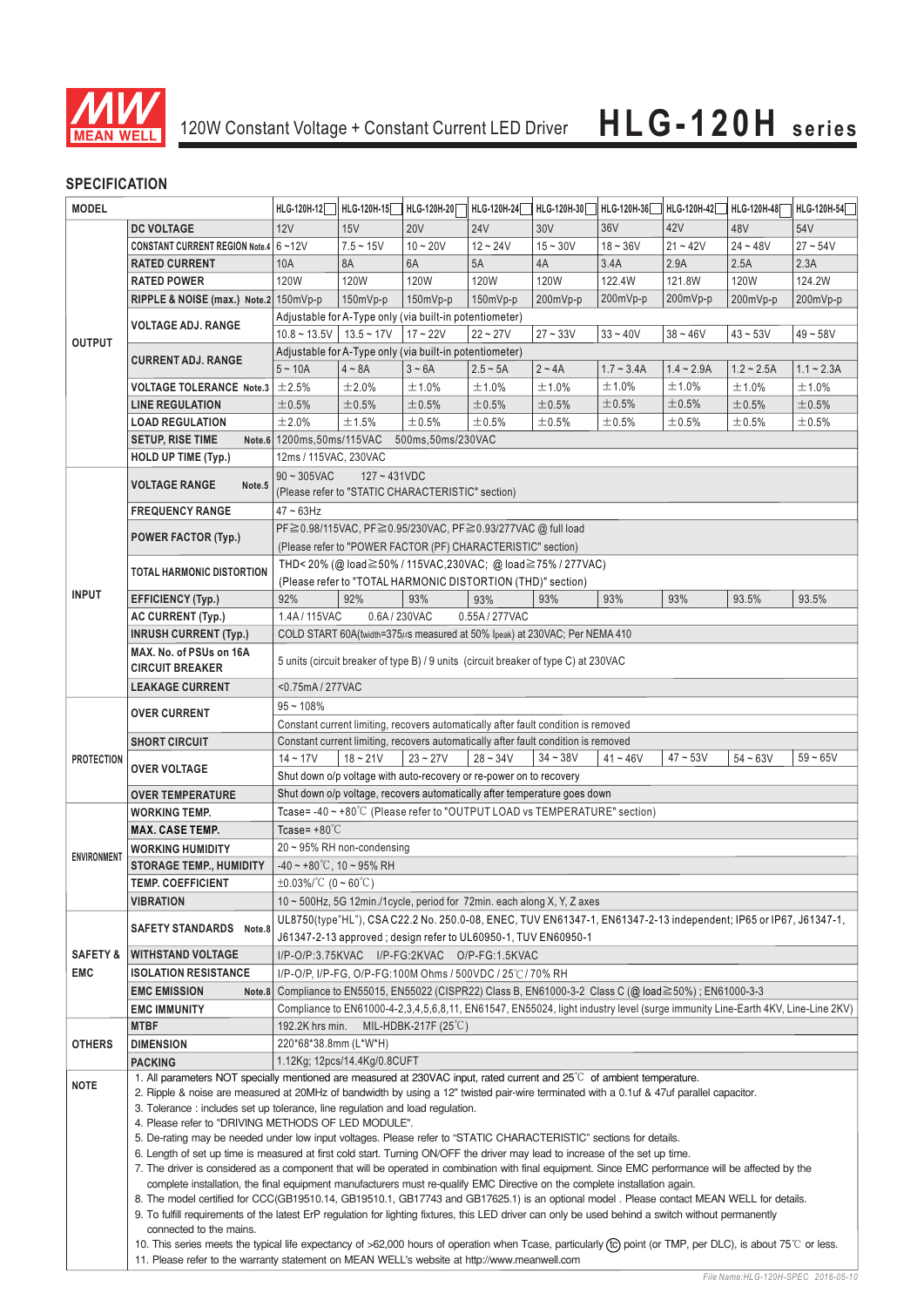

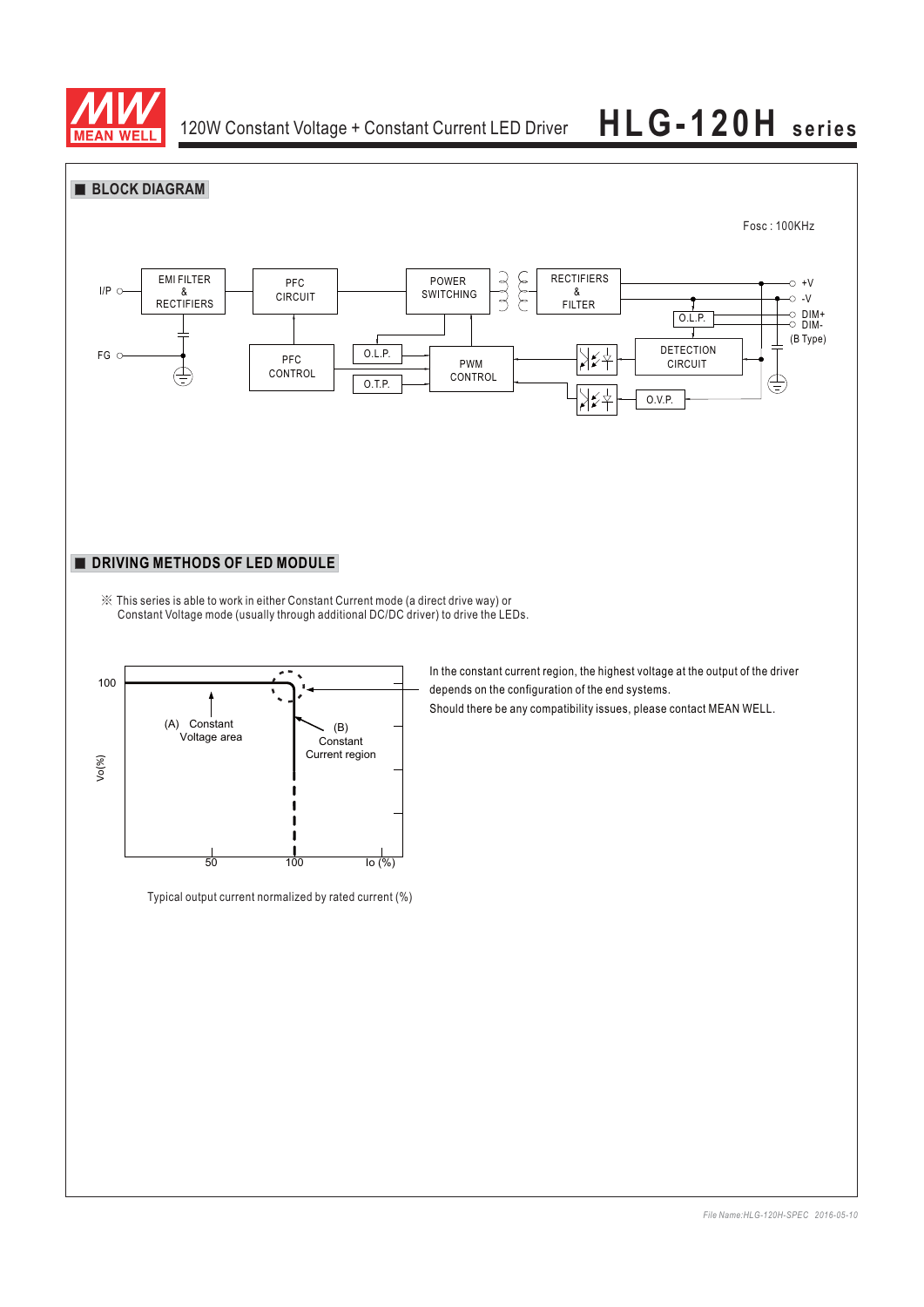

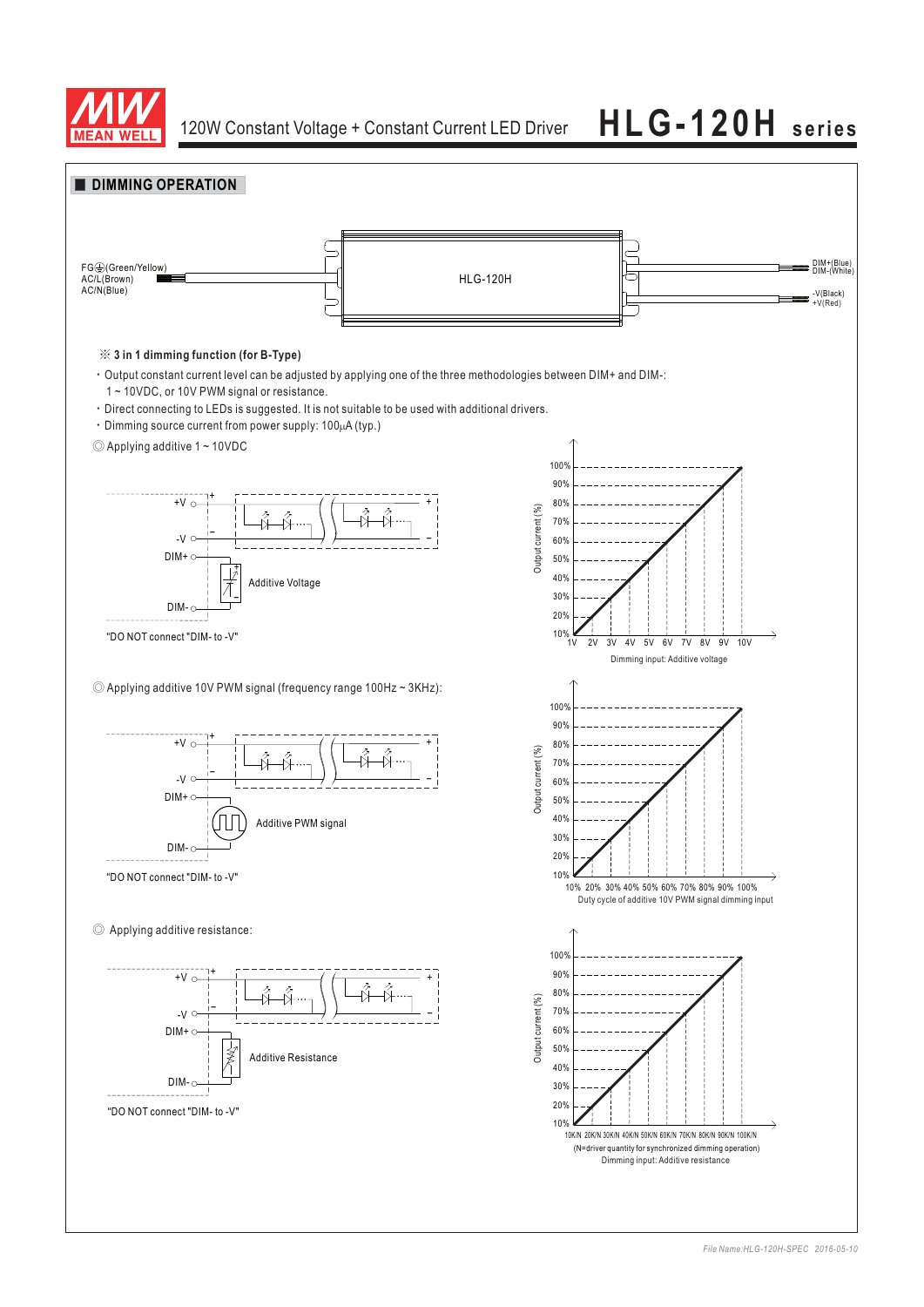

Note: In the case of turning the lighting fixture down to 0% brightness, please refer to the configuration as follow, or please contact MEAN WELL for other options.



Using a switch and relay can turn ON/OFF the lighting fixture.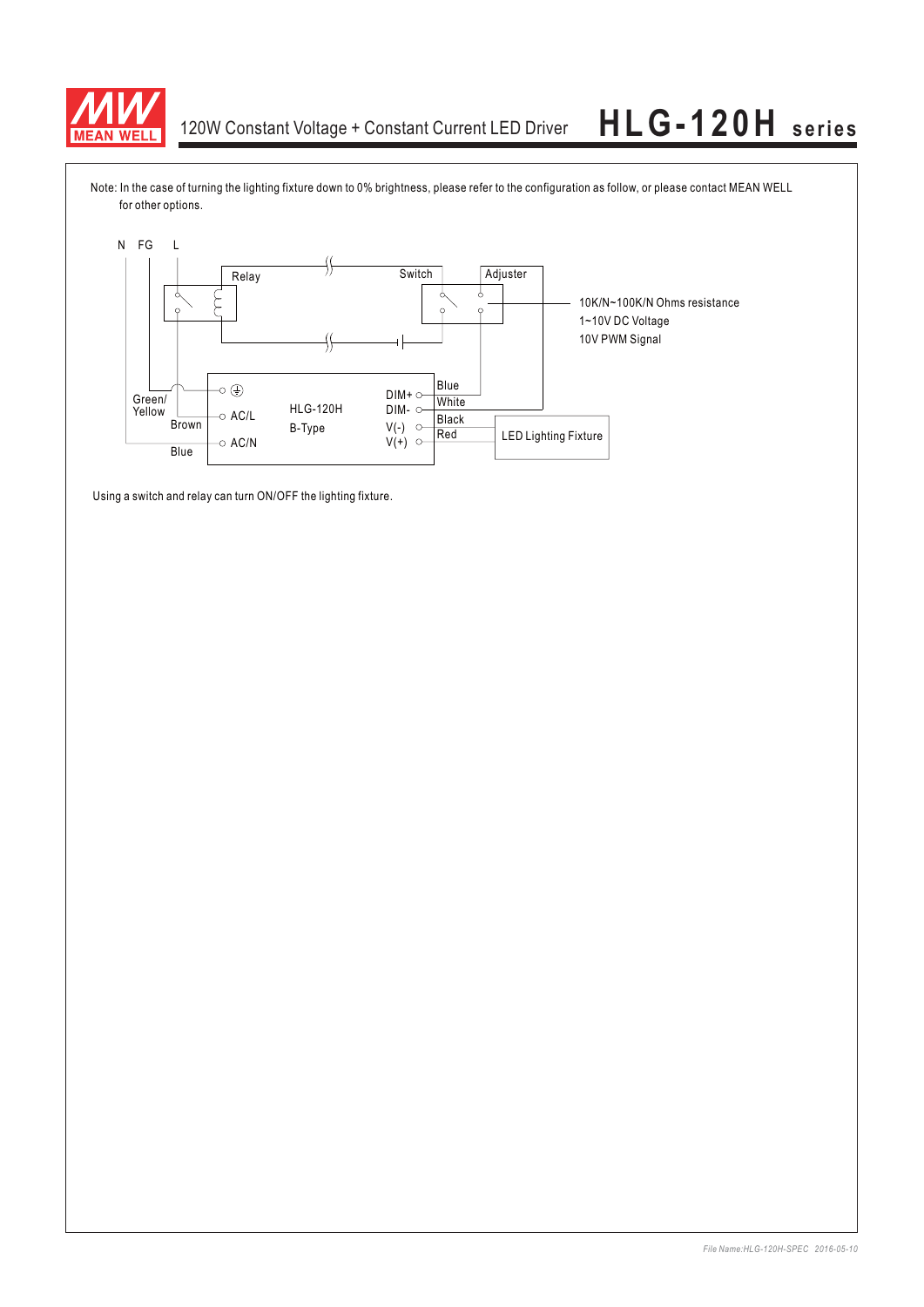

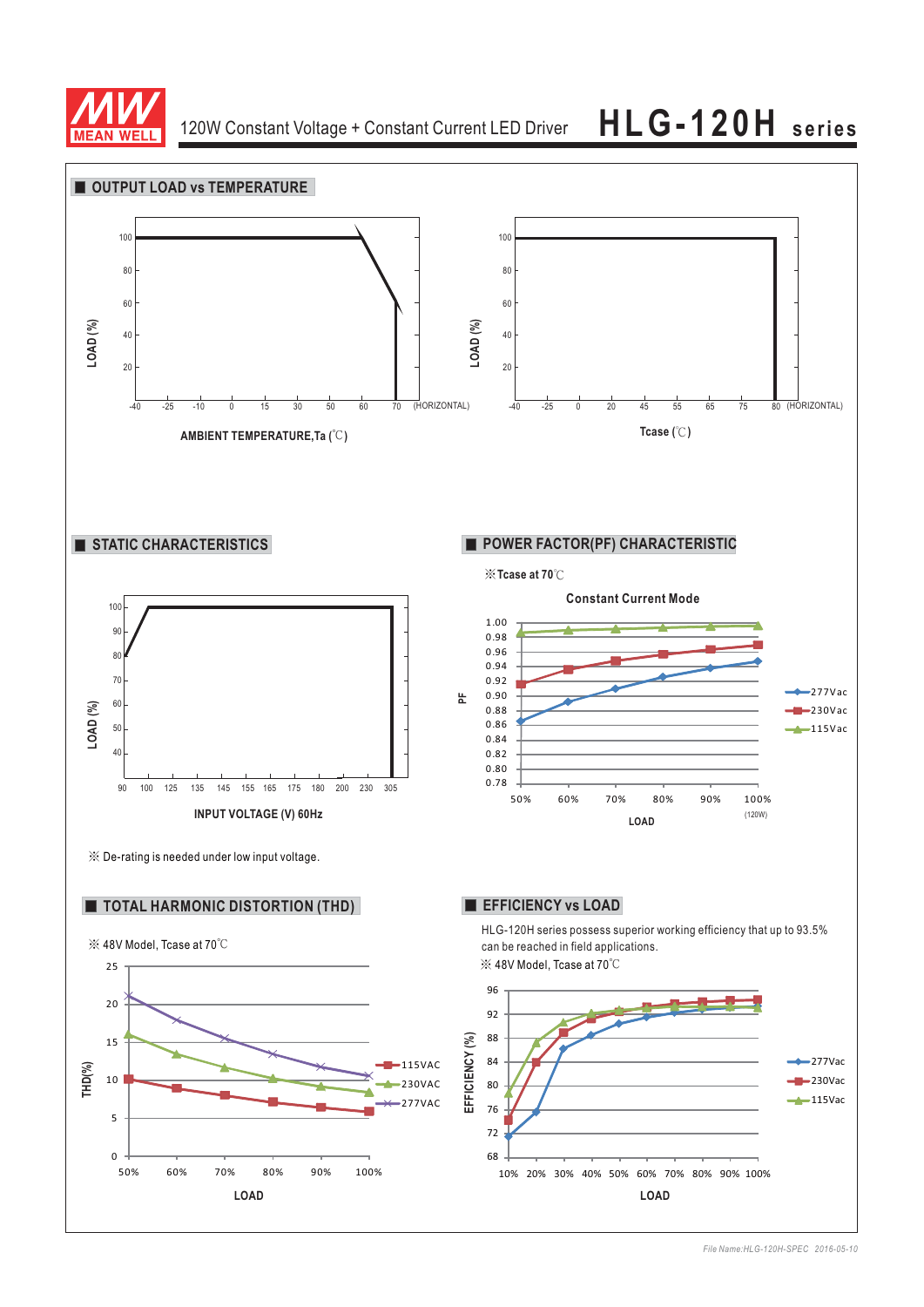

## **LIFETIME**

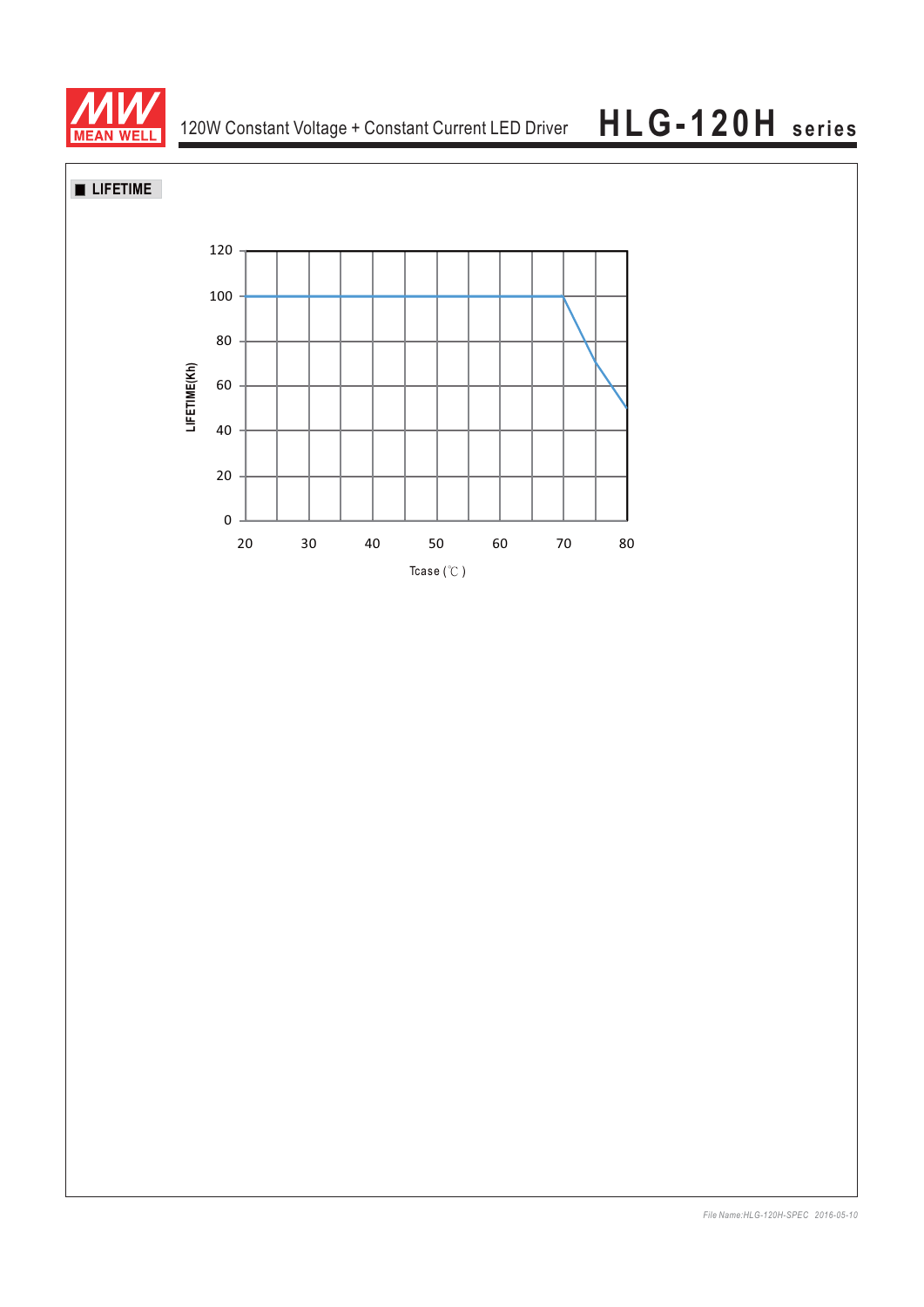